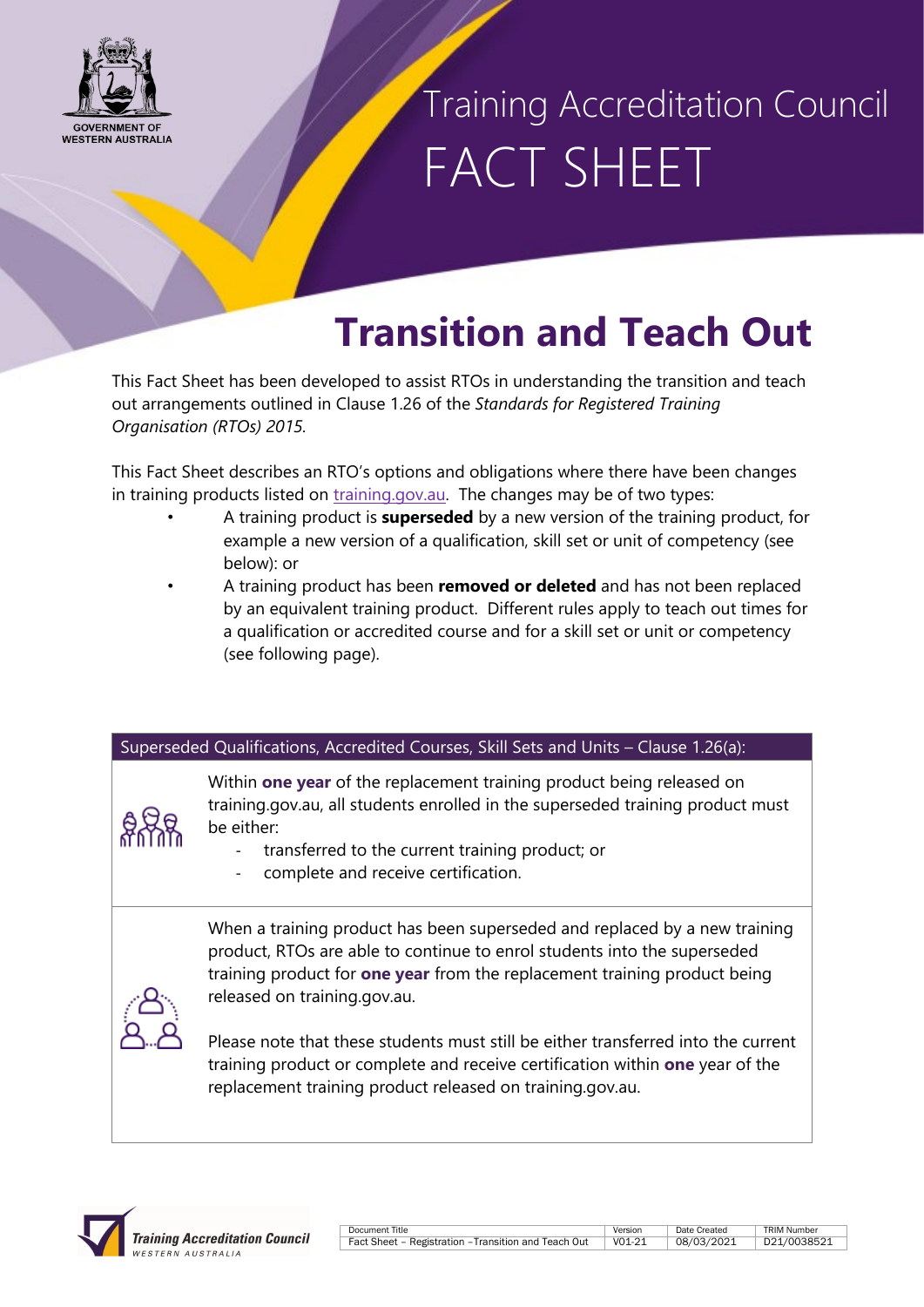## FACT SHEET

**One year** from the date the replacement training product is released on training.gov.au, RTOs **must not**:

- enrol any new learners in this training product; or
- conduct any training in this training product; or
- issue certification for this training product (except for when a
- replacement is required for certificates that have already been issued).

All superseded training products will be removed from the RTOs scope of registration by the Training Accreditation Council **one year** from the date the replacement training product is released on training.gov.au.



The requirements specified in Clause 1.26(a) do not apply where a training package requires the delivery of a superseded unit of competency, for example a listed imported unit.

#### Removed or deleted Qualifications, Accredited Courses – Clause 1.26(b ,d):



When a qualification or accredited course is no longer current and has not been replaced by a new qualification or accredited course, within **two years** from the date the qualification or accredited course is removed or deleted from training.gov.au, all students currently enrolled in the qualification must either be:

- completed and receive certification; or
- transferred into another similar training product.



From the date the qualification or accredited course is removed or deleted from training.gov.au, the RTO must not take any new enrolments in the qualification.

**Two years** from the date the qualification is removed or deleted from training.gov.au the RTO must not:

- conduct any training in the qualification or accredited course; or
- issue certification for the qualification or accredited course (except for



when a replacement is required for certificates that have already been issued).

All removed or deleted qualifications or accredited courses will be removed from the RTOs scope of registration by the Training Accreditation Council within a period of two years from the date the qualification or accredited course is removed or deleted from training.gov.au.